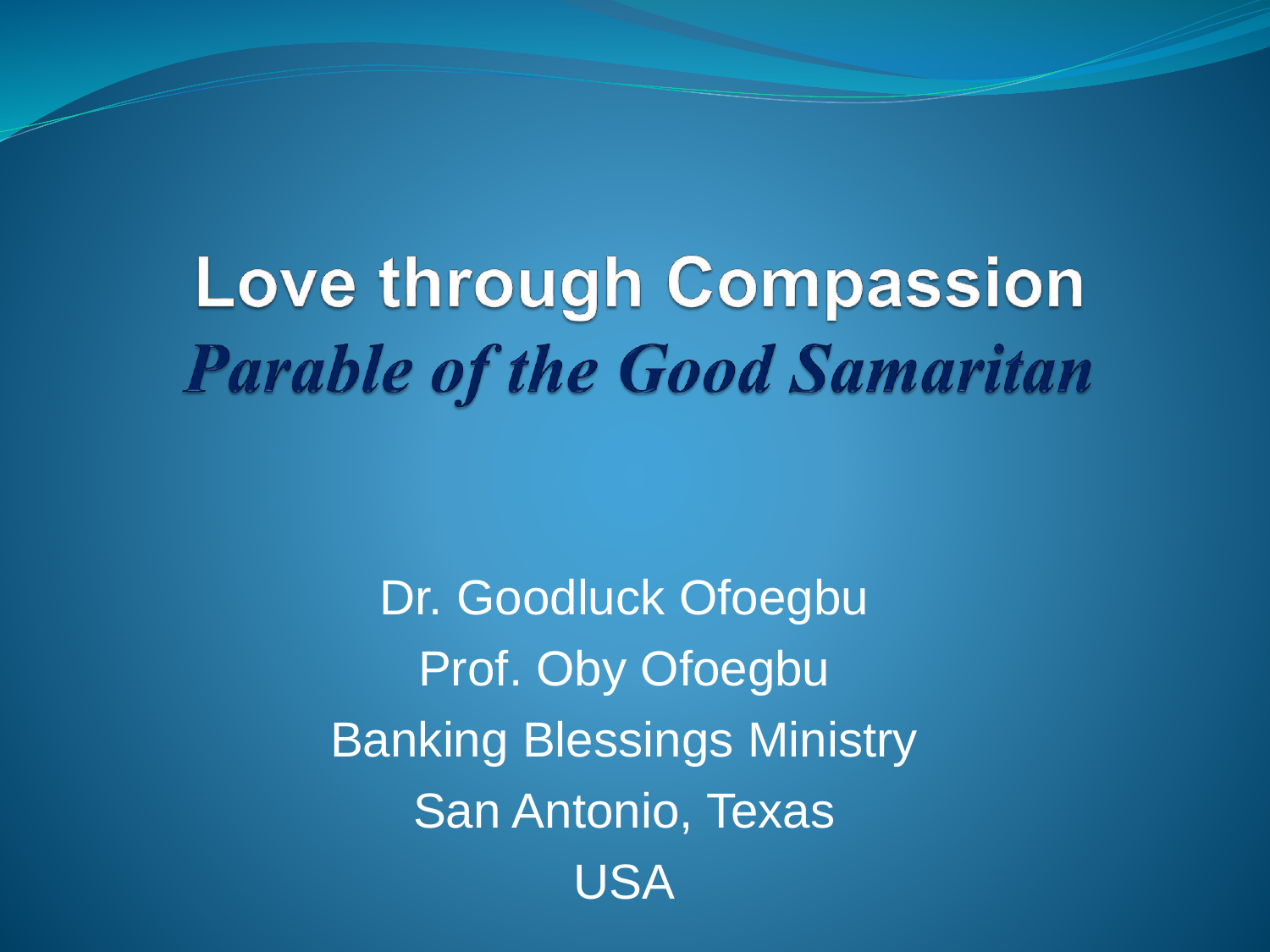## What We Will Learn

- Parable of the Good Samaritan
- Illustrates God's call to compassion
- Neighbor as person in need of compassion
- Compassion as manifestation of love
- To inherit eternal life, accept God's call
	- Channel for his compassion
	- His provider assistant
- Luke 10:25–37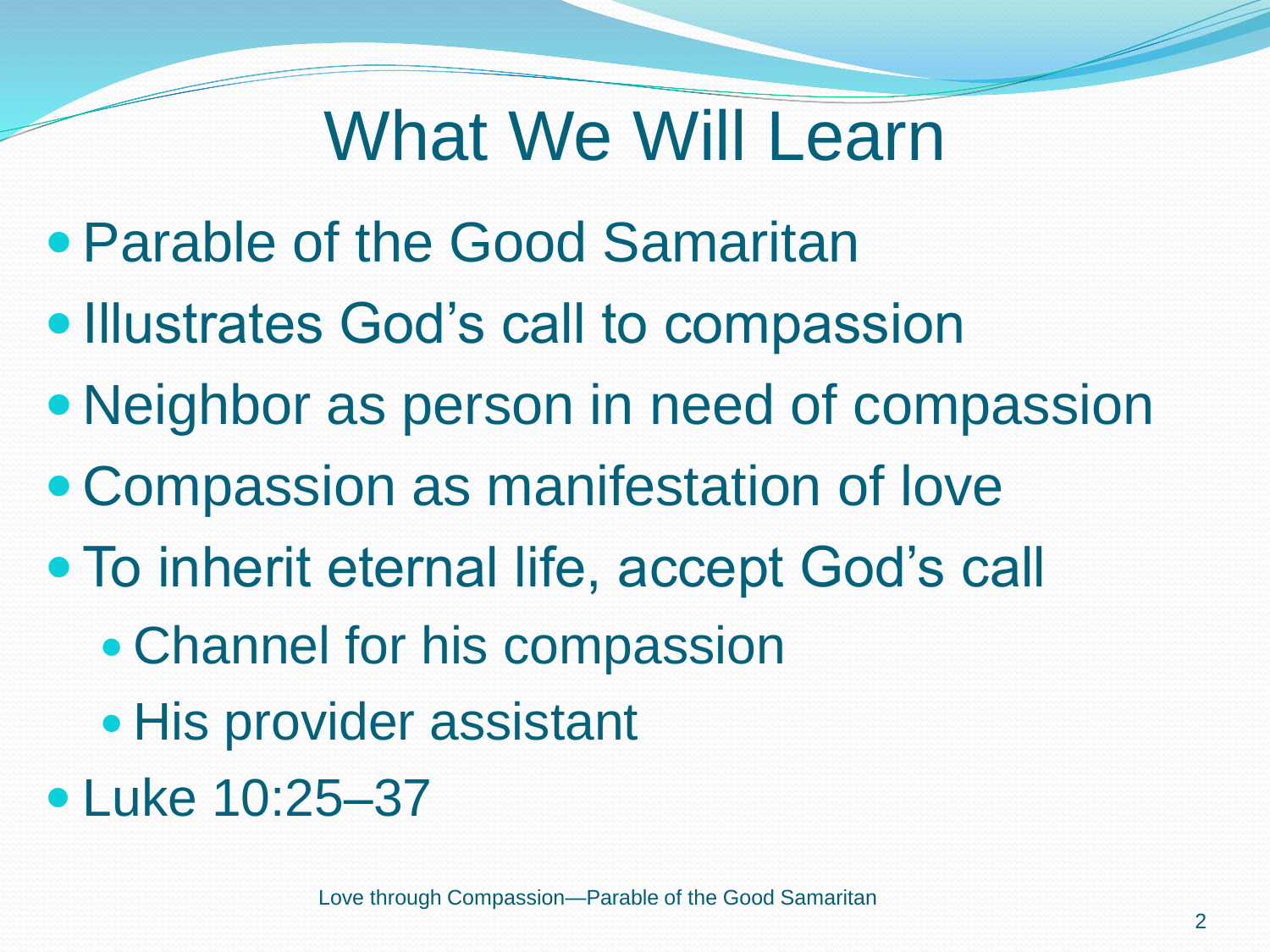# What must I do to Inherit Eternal Life?

- Test question from expert in the law
- Jesus turned the question back
- Two commandments about love
	- Love of God
	- Love of other persons
- Jesus accepted his answer
- **•Luke 10:25–28**
- Deuteronomy 6:5; Leviticus 19:18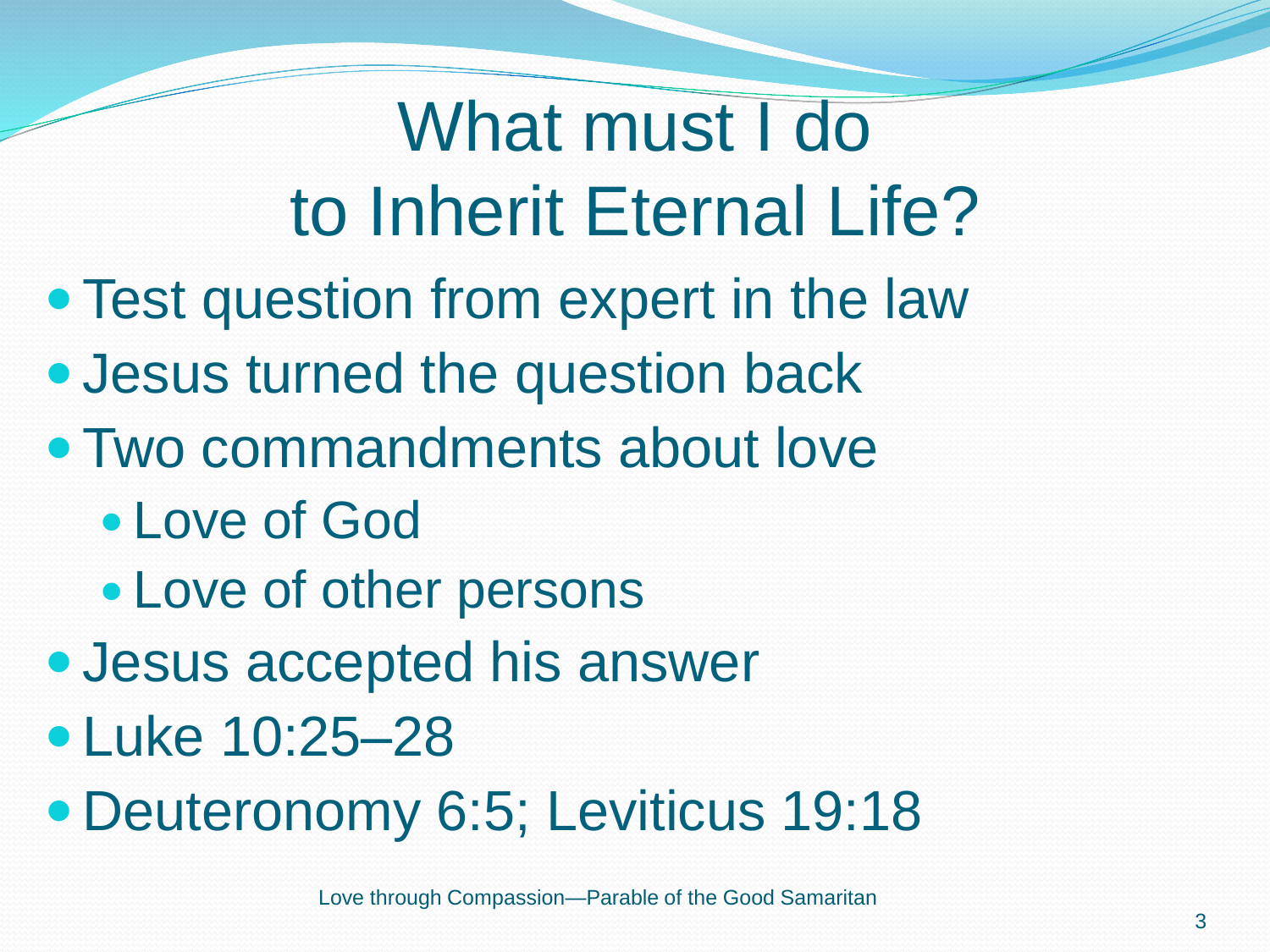25 On one occasion an expert in the law stood up to test Jesus. "Teacher," he asked, "what must I do to inherit eternal life?"

26 "What is written in the Law?" he replied. "How do you read it?"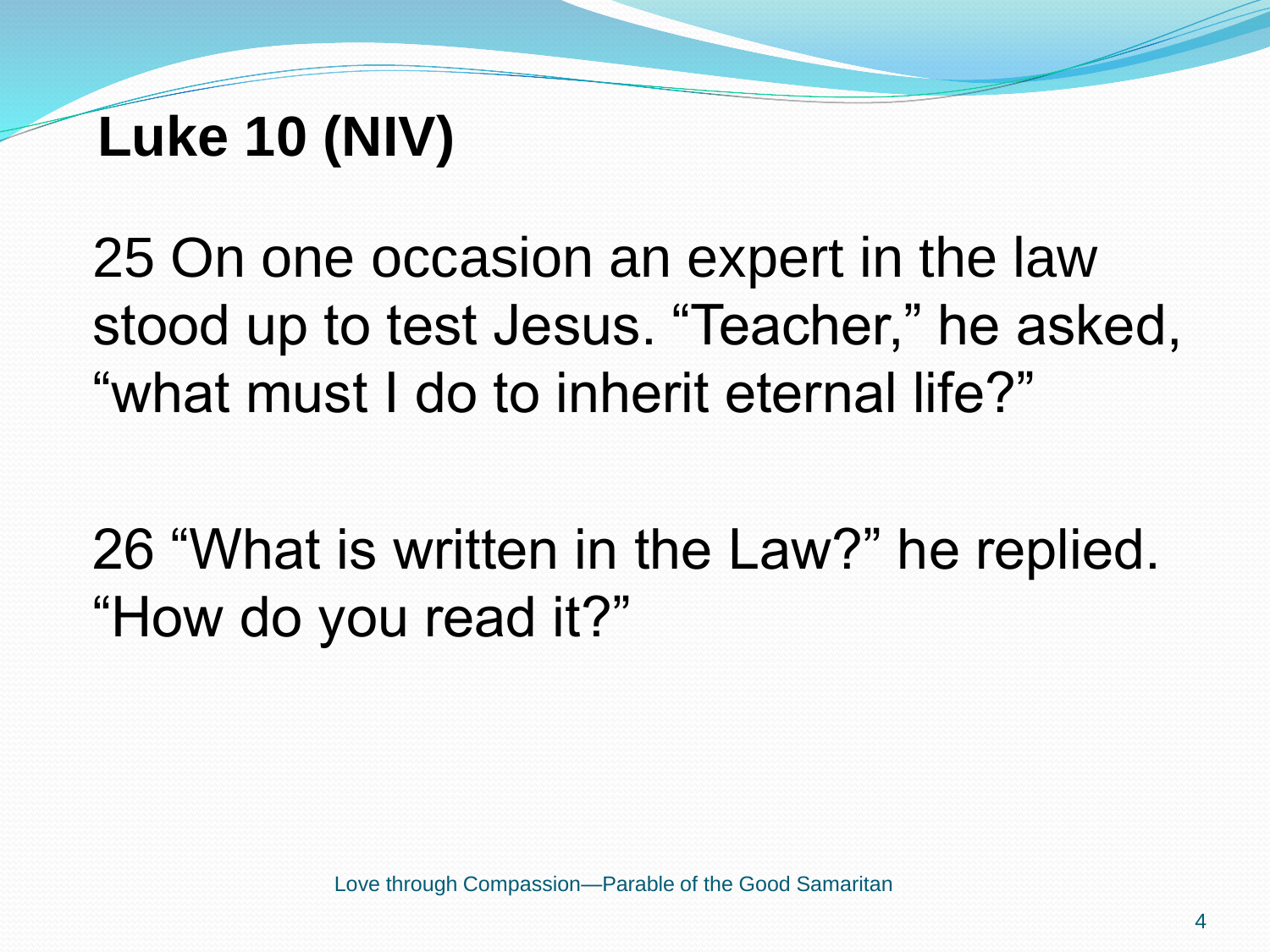27 He answered, "'Love the Lord your God with all your heart and with all your soul and with all your strength and with all your mind'; and, 'Love your neighbor as yourself.'"

28 "You have answered correctly," Jesus replied. "Do this and you will live."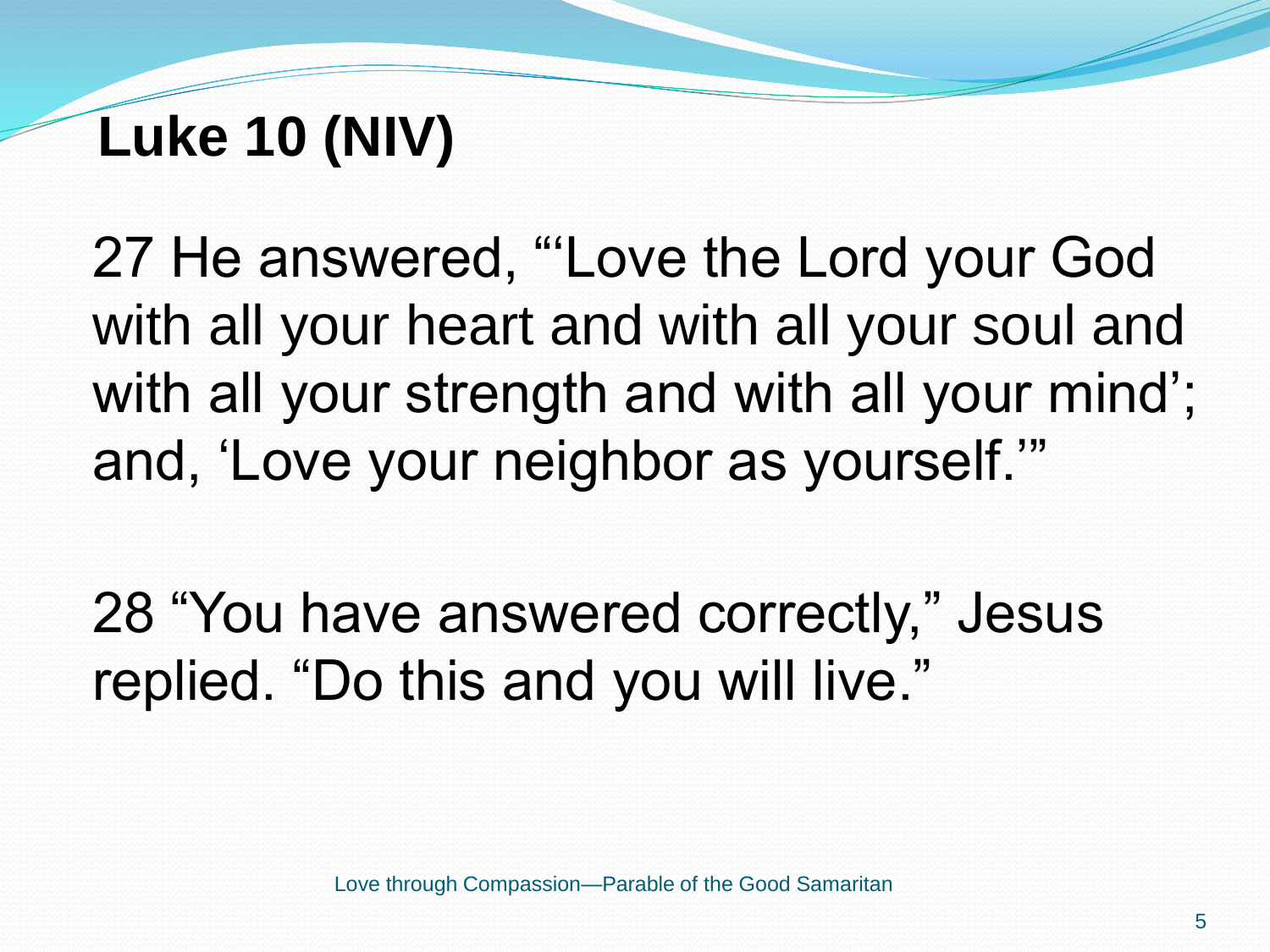#### **Deuteronomy 6 (NIV)**

5 Love the Lord your God with all your heart and with all your soul and with all your strength.

## **Leviticus 19 (NIV)**

18 "'Do not seek revenge or bear a grudge against anyone among your people, but love your neighbor as yourself. I am the Lord.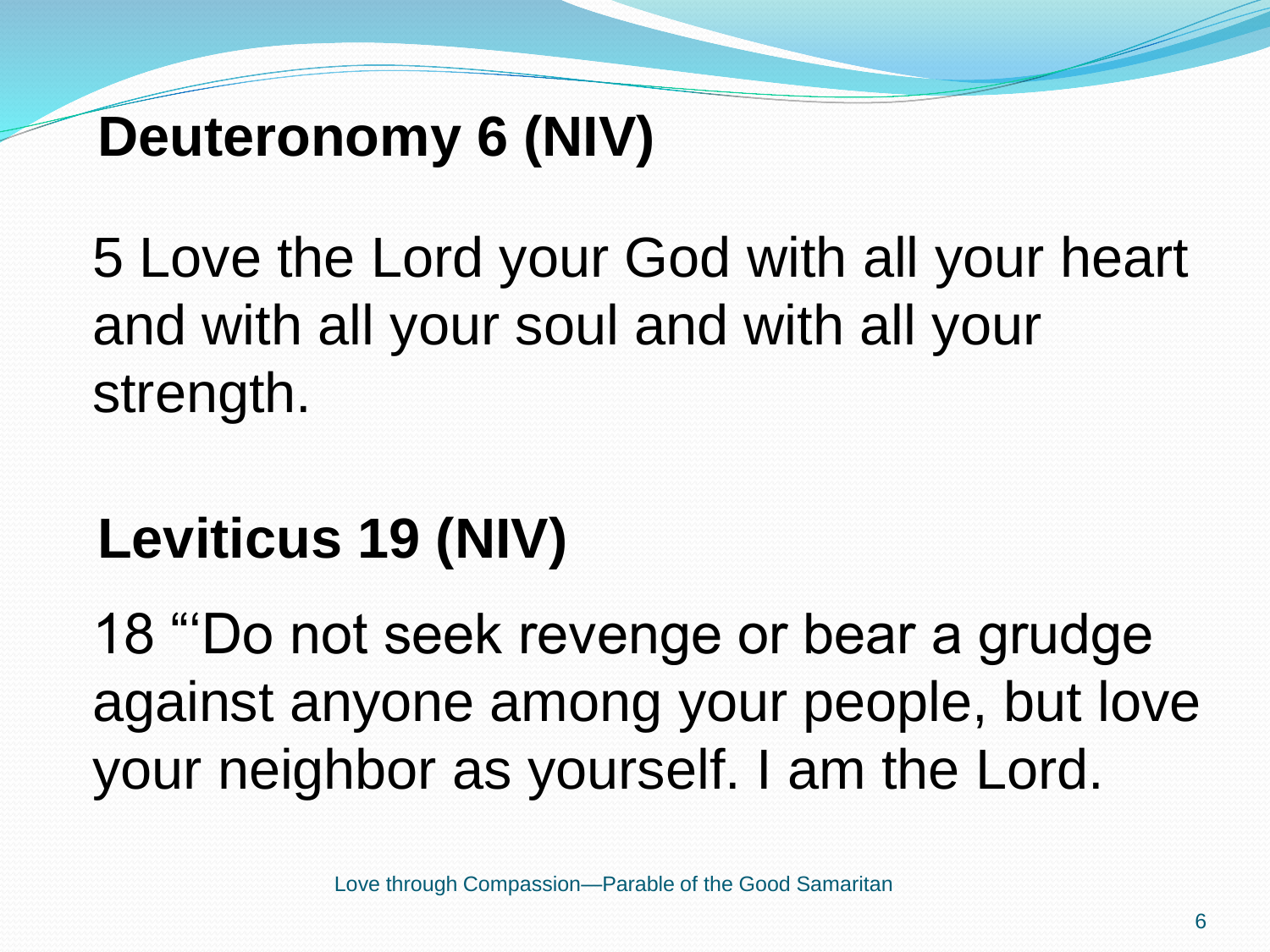## Love of Neighbor

- Expert asked Jesus to explain
- Who is a neighbor?
- Meaning of "love your neighbor"
- Jesus answered question
- Parable of the Good Samaritan
- Luke 10:29–37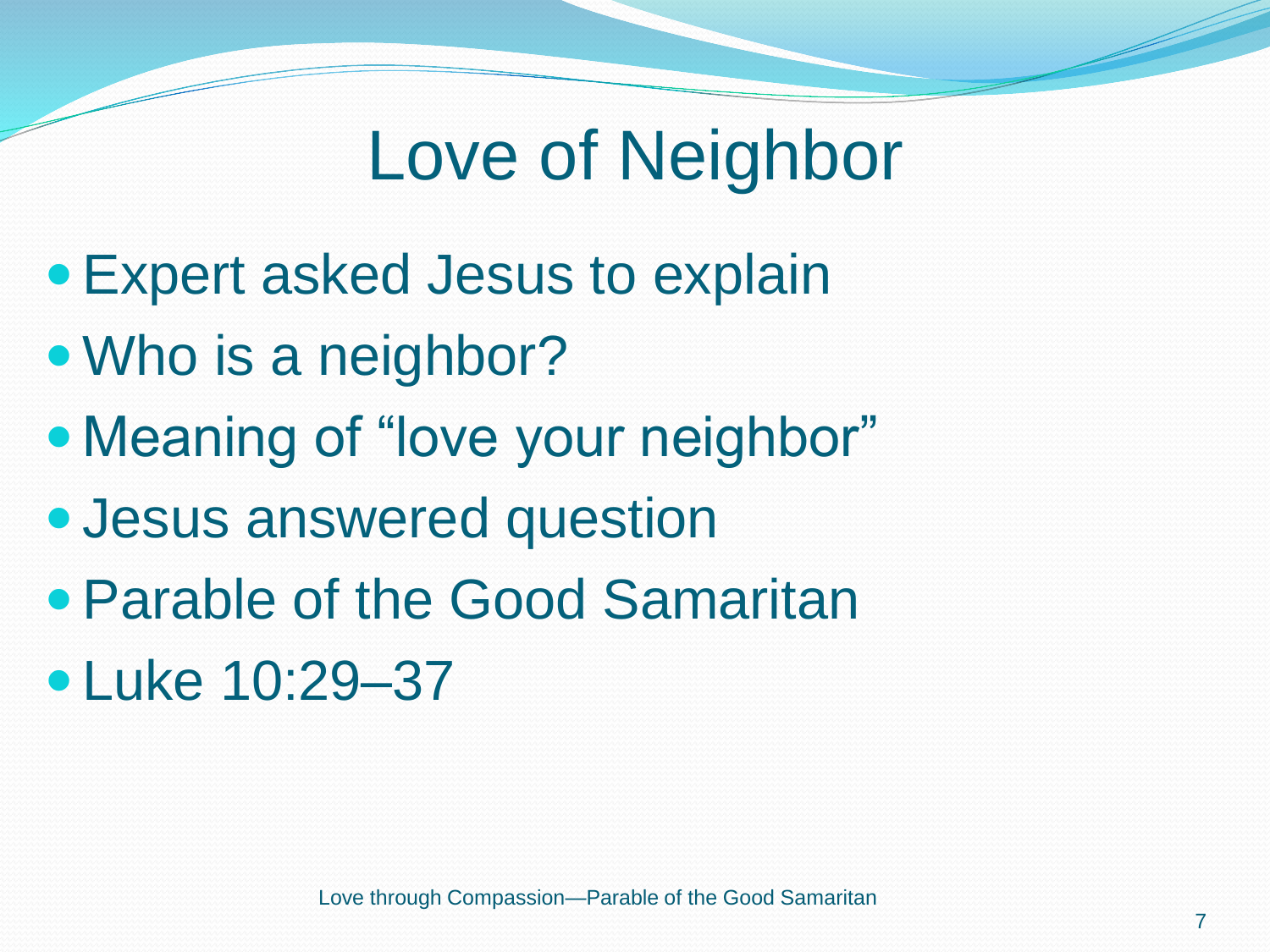29 But he wanted to justify himself, so he asked Jesus, "And who is my neighbor?"

30 In reply Jesus said: "A man was going down from Jerusalem to Jericho, when he was attacked by robbers. They stripped him of his clothes, beat him and went away, leaving him half dead.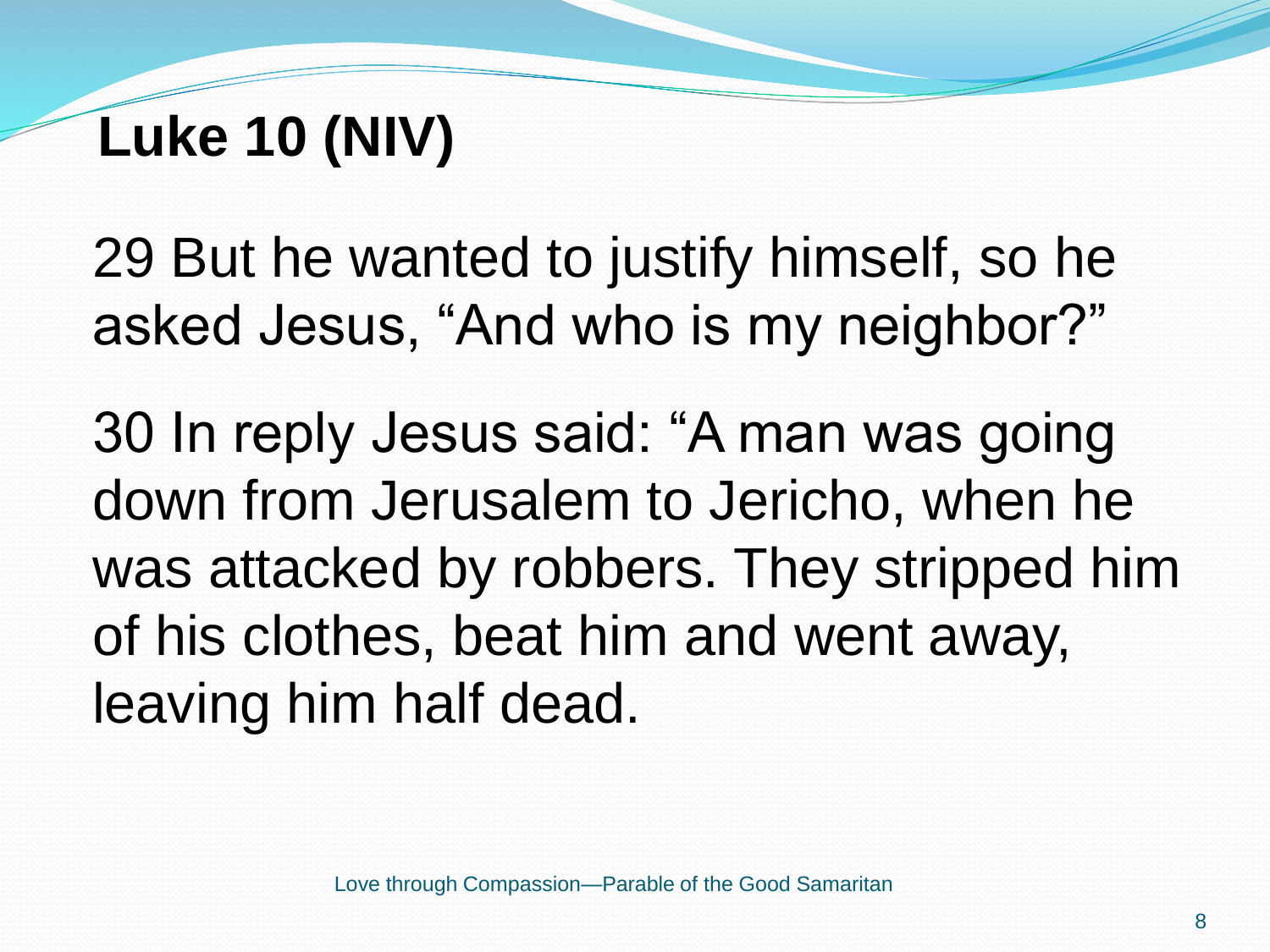## The Need and Needy

#### The need

- Man lying helpless. Left for dead
- Unable to call for help

#### • The needy

- Needs a service to be provided by another
- Social standing (or any other) irrelevant
- Call for a provider assistant
	- Human provider needed to deliver service
	- Someone to recognize, care, and commit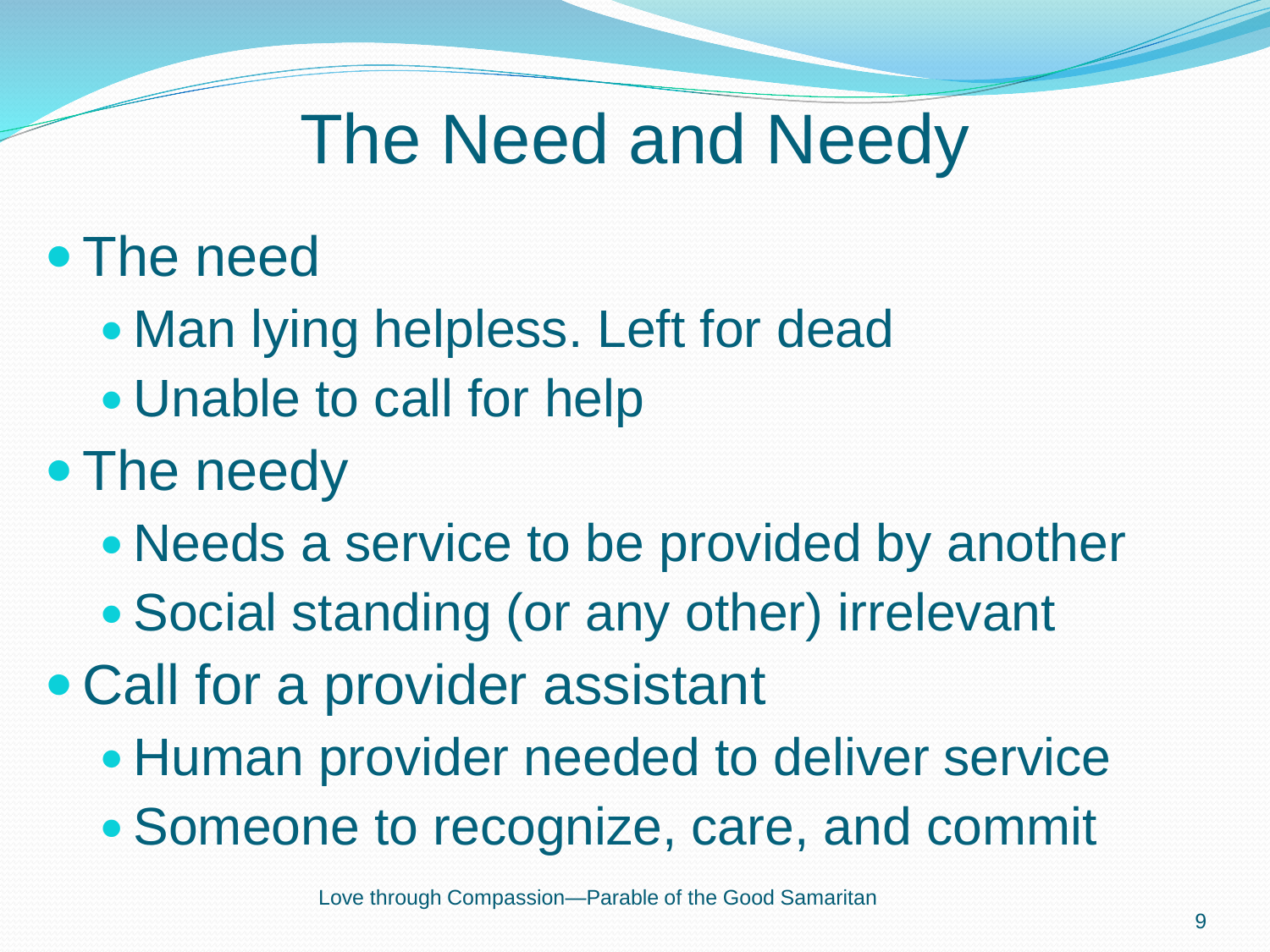# Call to Compassion

#### Dictionary meaning of compassion

"a feeling of deep sympathy and sorrow for another who is stricken by misfortune, accompanied by a strong desire to alleviate the suffering"

- Recognize a need and the needy
- Care about the needy
- Commit to provide service needed
- Persevere till successful
- Recognize. Care. Commit. Persevere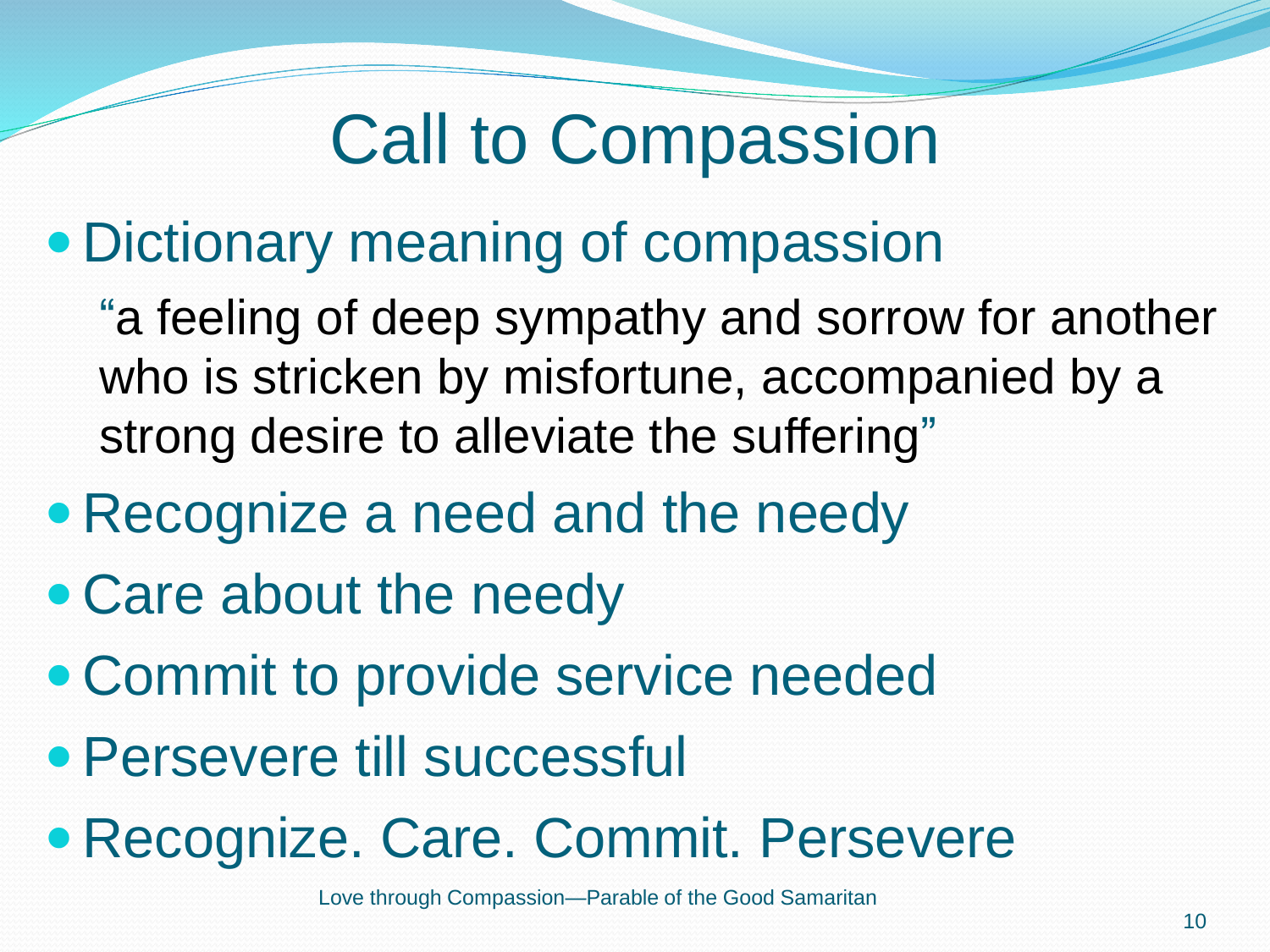31 A priest happened to be going down the same road, and when he saw the man, he passed by on the other side.

32 So too, a Levite, when he came to the place and saw him, passed by on the other side.

- Priest and Levite declined call to compassion
- Accept or decline—social status irrelevant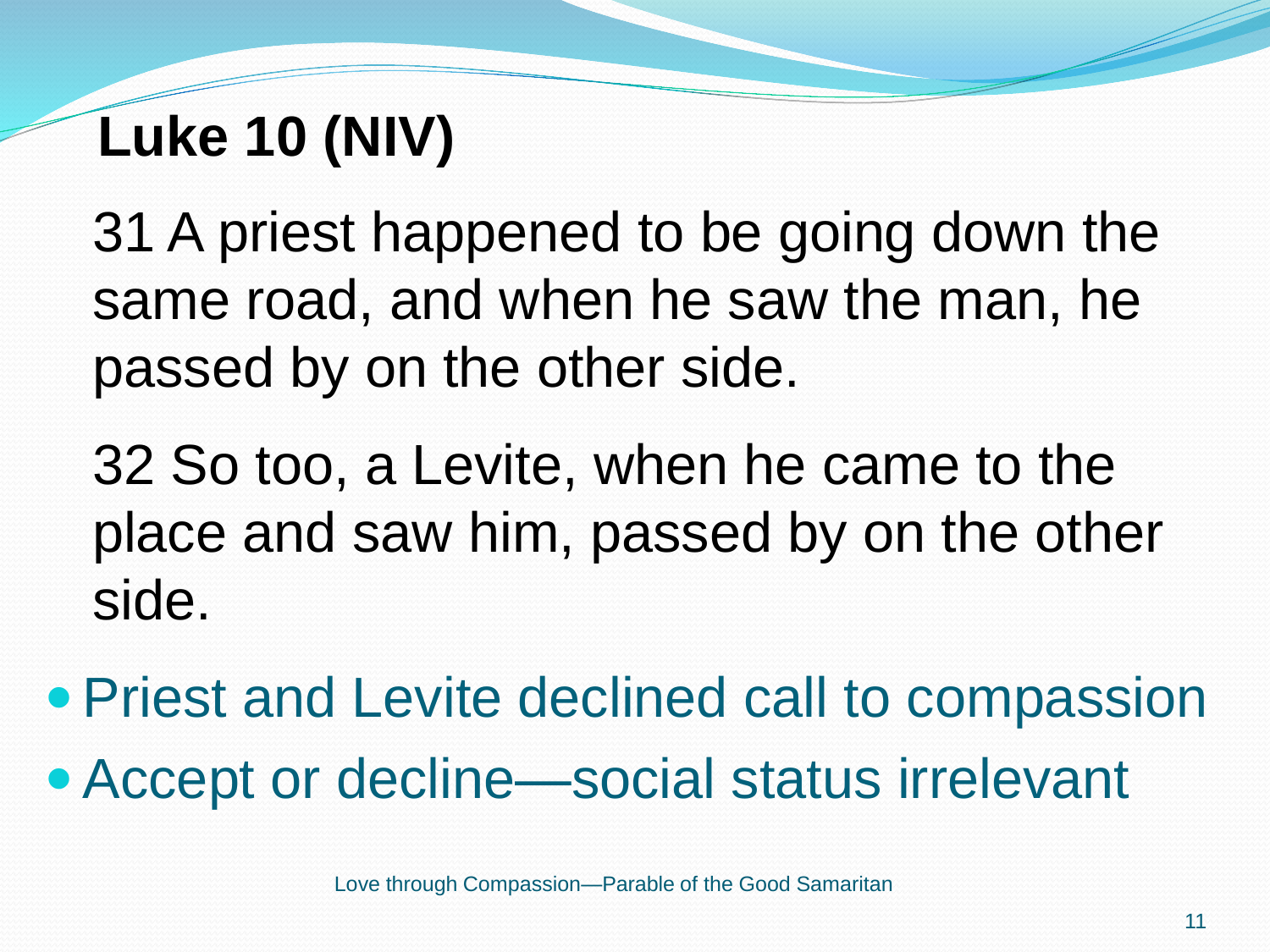33 But a Samaritan, as he traveled, came where the man was; and when he saw him, he took pity on him.

34 He went to him and bandaged his wounds, pouring on oil and wine. Then he put the man on his own donkey, brought him to an inn and took care of him.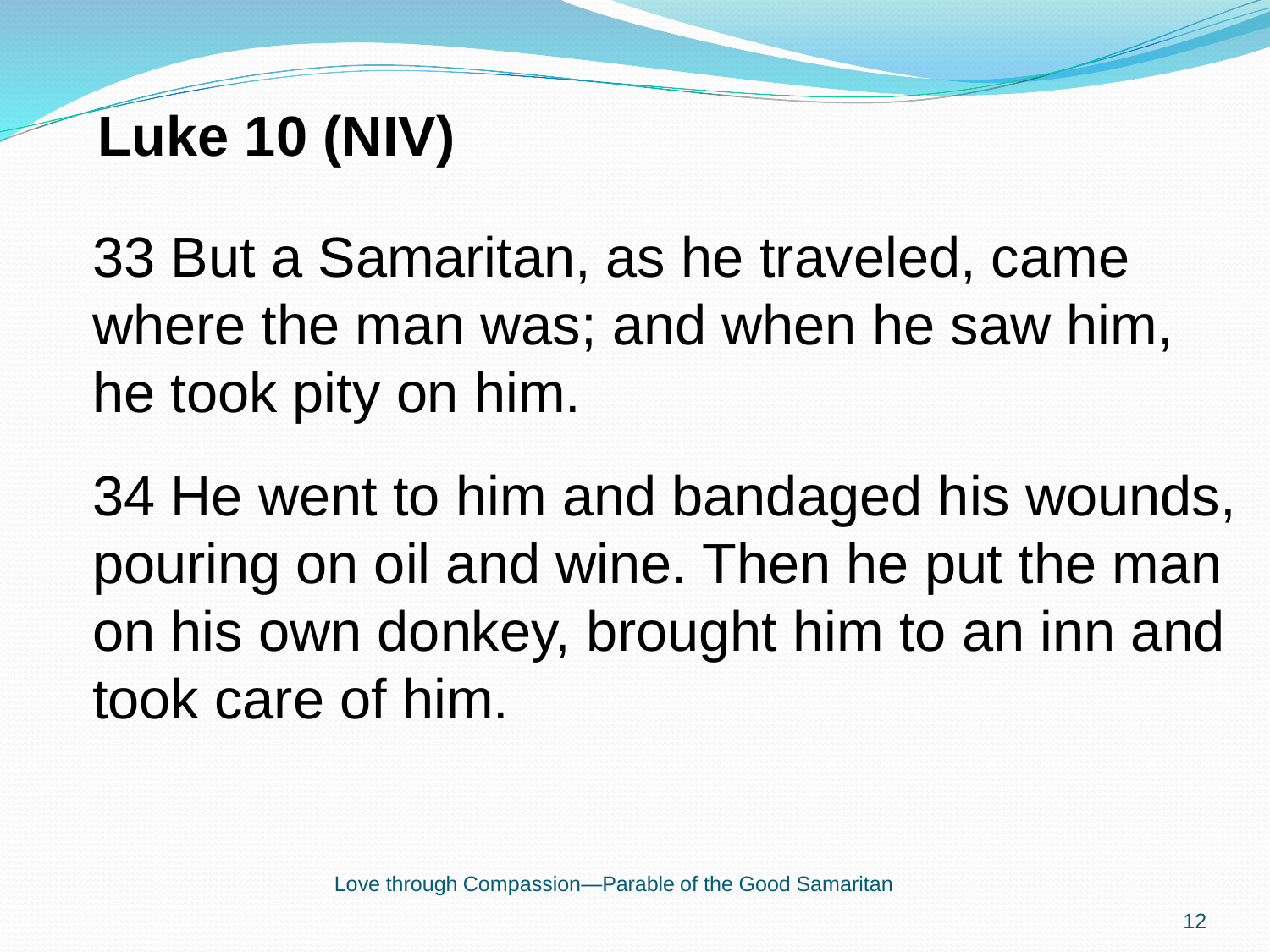35 The next day he took out two denarii and gave them to the innkeeper. 'Look after him,' he said, 'and when I return, I will reimburse you for any extra expense you may have.'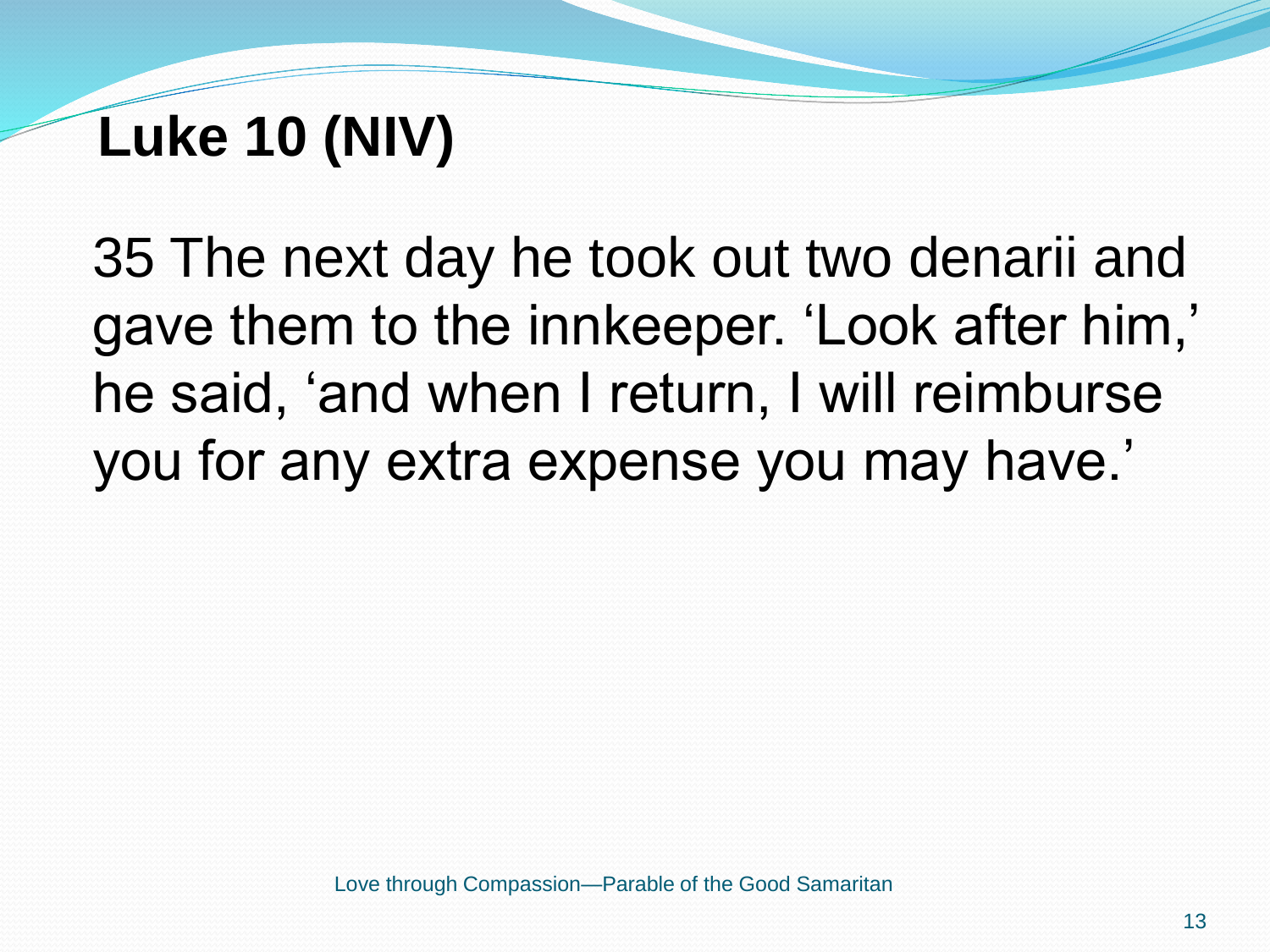## The Samaritan

- Recognized the need
- Cared for the needy
	- "…and when he saw him, he took pity on him"
- Committed to helping the man recover
	- Provided first aid as he could
	- Transported him to an inn for more help
	- Cared for him overnight
	- Paid as he could
	- Promised to return to supplement payment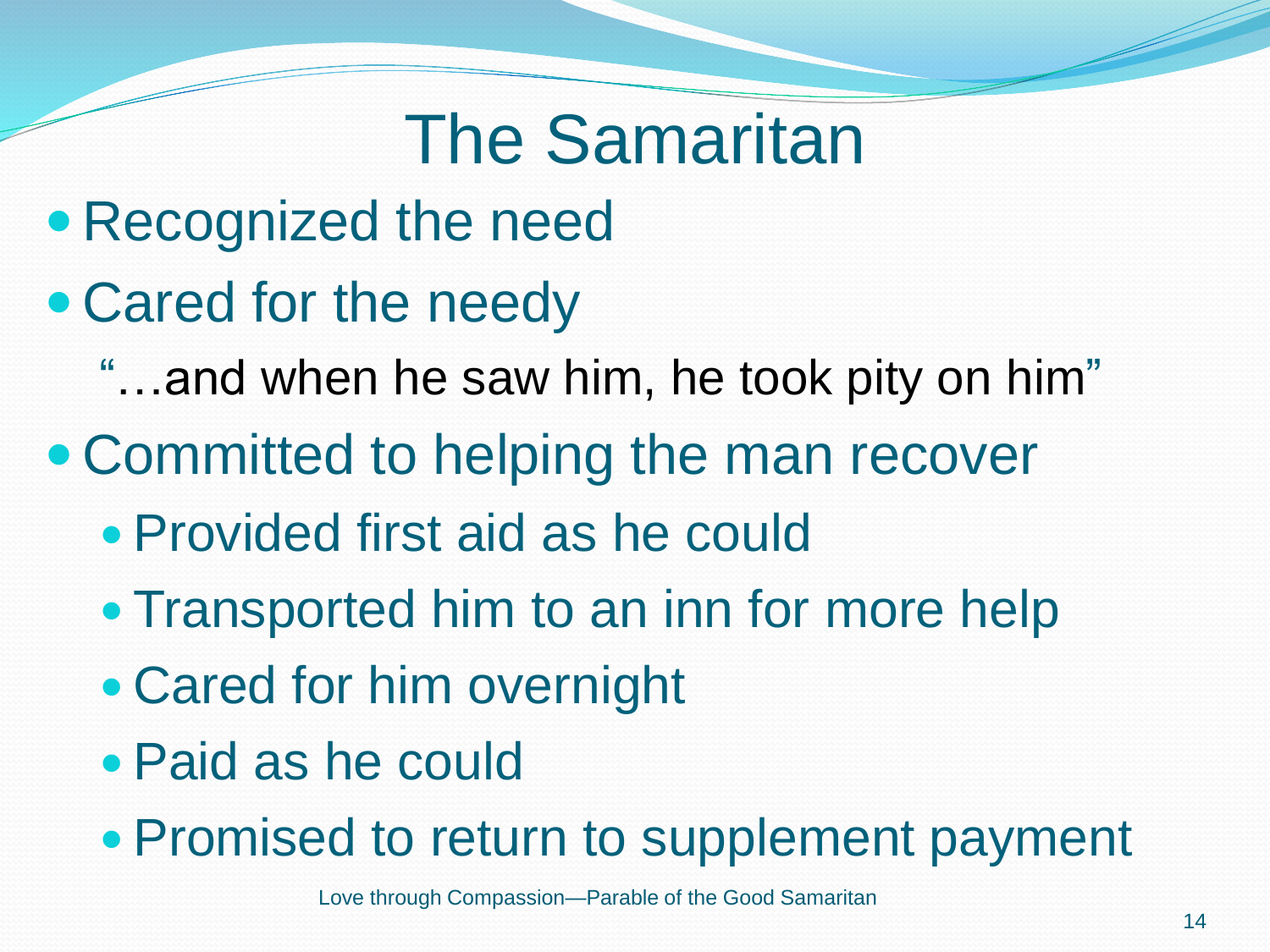36 "Which of these three do you think was a neighbor to the man who fell into the hands of robbers?"

37 The expert in the law replied, "The one who had mercy on him." Jesus told him, "Go and do likewise."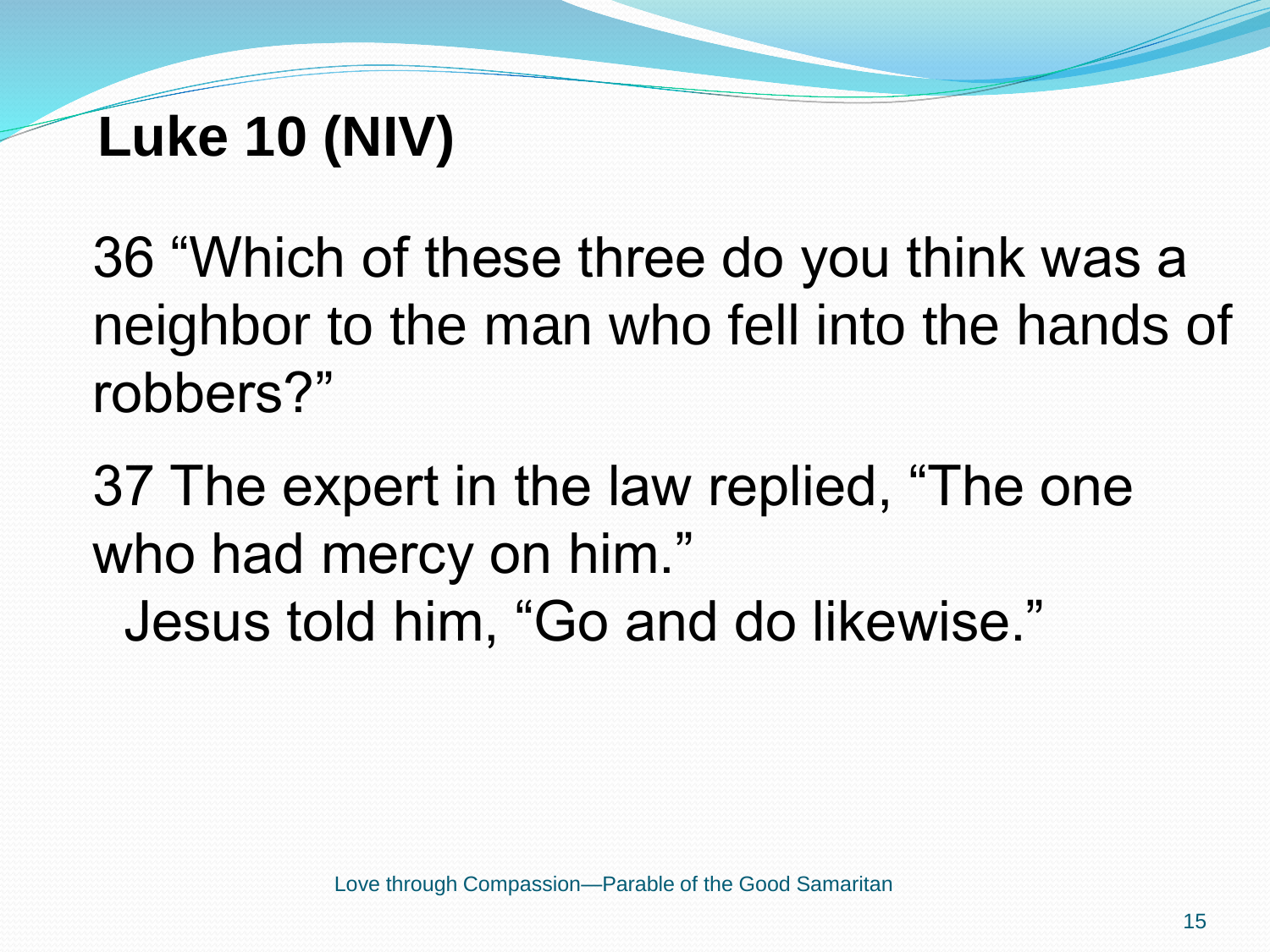# **Neighbor**

- Defined with respect to need and needy
- Provider-Receiver (Needy) relationship
	- Recognize the need
	- Care for the needy
	- Commit to provide for the need
	- Persevere until successful
- Samaritan was neighbor to the needy
- "Good Samaritan"
- Priest and Levite were not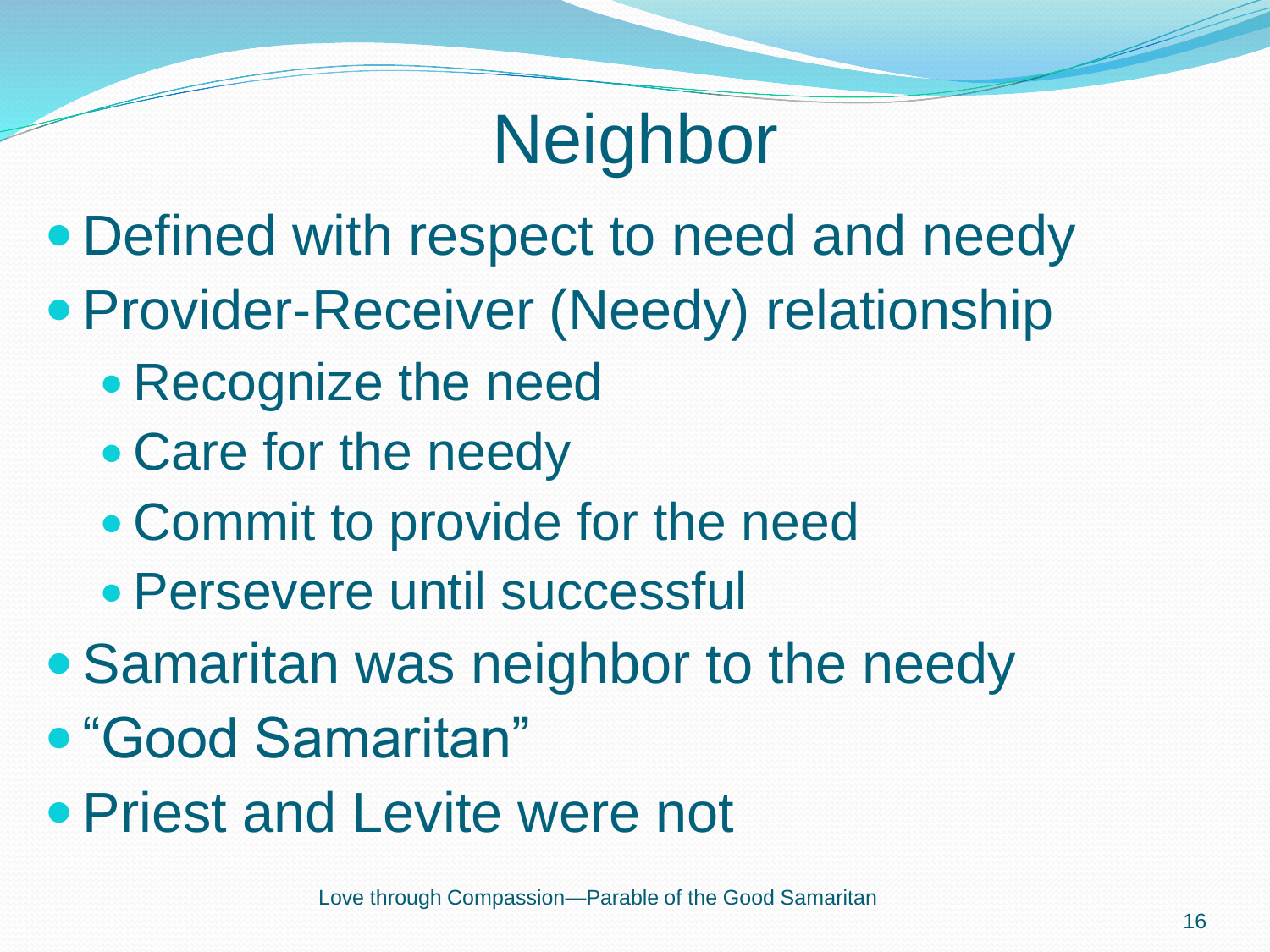## Manifestation of Love

- Samaritan's love for his neighbor
- Manifested through his compassion
	- Recognized the need
	- Cared for the needy
	- Committed to providing for the need
	- Persevered to success
- Christ defines compassion as manifestation of love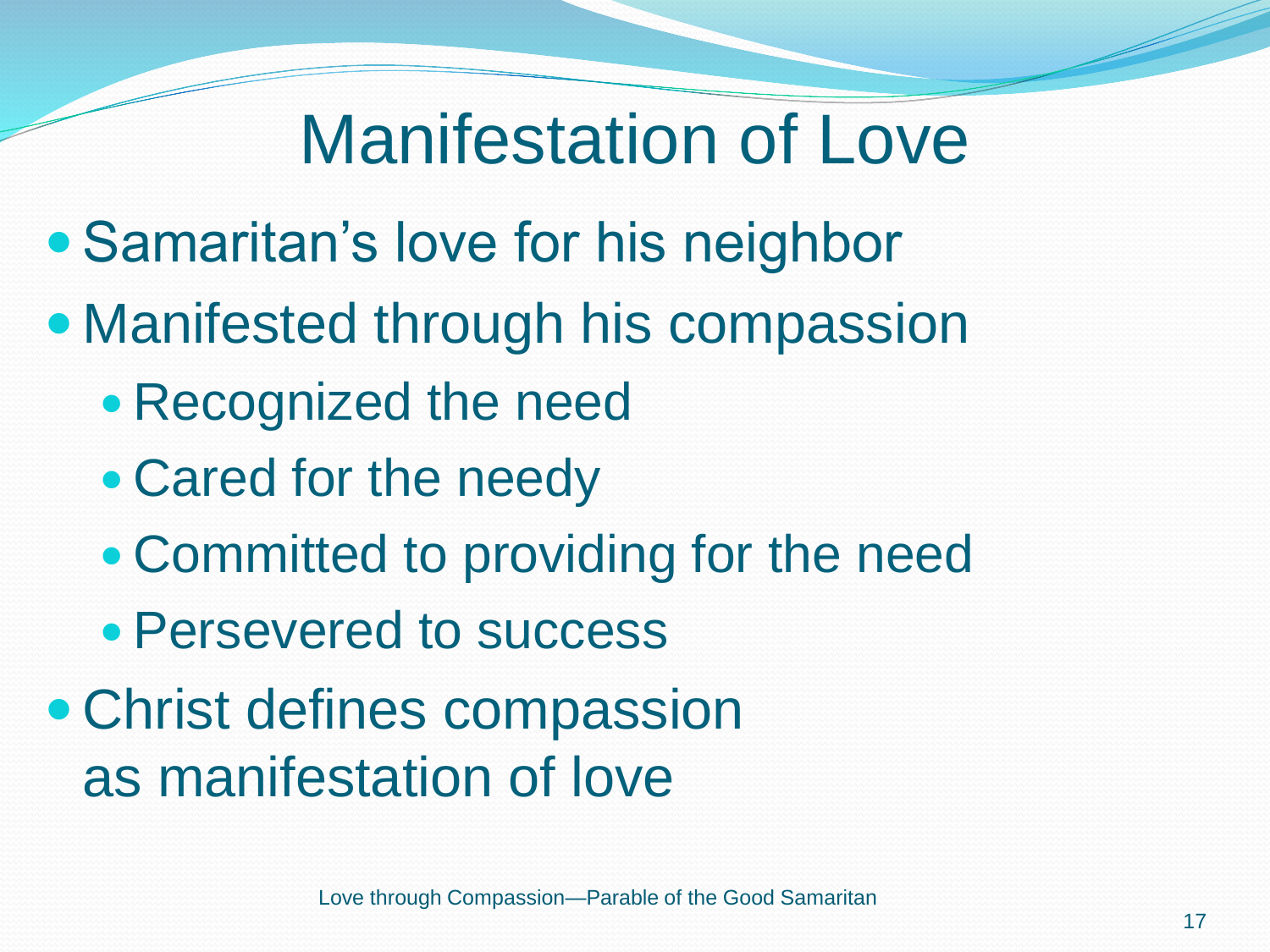# Neighbor and Love

- God appoints you neighbor
- Through a call to compassion
- Accept the call
	- You love your neighbor
	- Earn blessing (inherit eternal life)
- Decline the call
	- Reject appointment as neighbor
	- Reject opportunity to love
	- Incur eternal punishment